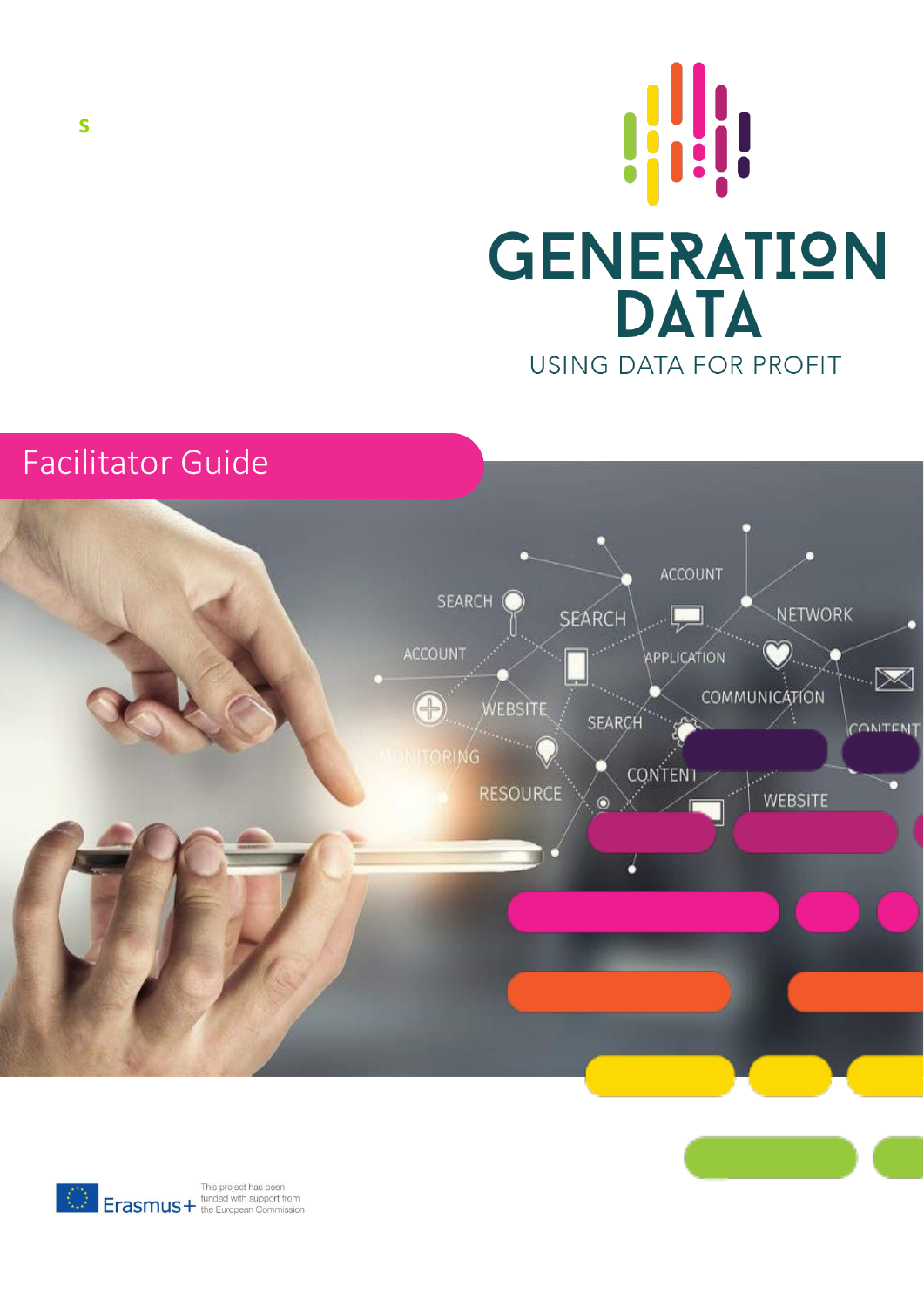# **Table of Contents**

- 1: About the Generation Data Curriculum
- 2: General Instructions for Trainers
- 3 Course Delivery Options
- 4. Course Content Overview
- 5 Useful Links
- 6 Sample 5 Day Generation Data Training Timetable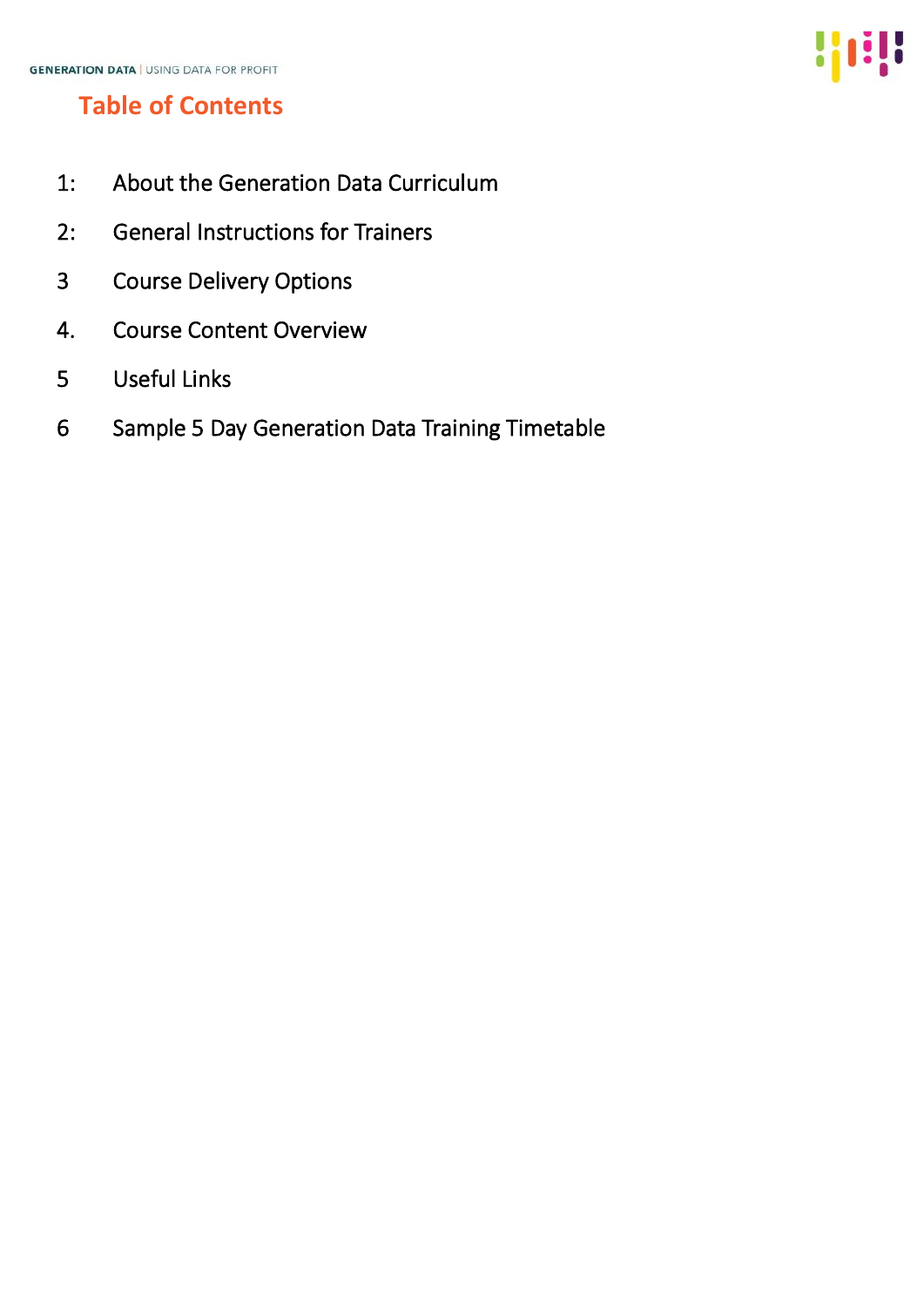

## **1 About the Generation Data Curriculum**

#### *1.1 What is Generation Data?*

Generation Data is an Erasmus project which focuses on the development of smart data skills and an understanding of its close relationship to innovation and competitiveness. It consists of a set of open educational resources created for teachers and lecturers, published online and free to download and use.

## *1.2 Objective of the Course*

The Generation Data Curriculum and corresponding Course Materials are intended to enable facilitators (lecturers, trainers and teachers) to deliver classroom and small group training to business/management students and start-up entrepreneurs on the topic of smart data. Although a proportion of teachers and lecturers state they have some understanding of smart data, a large majority recognise that they lack pedagogic strategies to teach the topic confidently. The goal of Generation Data is therefore to overcome an informational challenge by presenting up-to-date content that is relevant to the use of smart data for business, but also to improve the quality of teaching of the topic so that students and entrepreneurs acquire the knowledge and skills they need to successfully implement data driven business models.

#### *1.3 Who was it created by?*

The course has been developed by experts who are passionate about Smart data and its transformational use in business today. It is designed to create a new and effective training model to empower students and entrepreneurs to be data competent and active, that is optimizing the use of smart data across business, even if they have no prior experience of data science or technology, improving digital skills, entrepreneurial skills and improved business potential.

Hereunder we introduce the partners who have provided input in the development of this course.

|                                          | Szczecin University (SU) has, in under 30 years, established itself as the leading    |
|------------------------------------------|---------------------------------------------------------------------------------------|
|                                          | HEI in West Pomerania, Poland. In total it has over 30,000 students in full-time,     |
|                                          | evening and part-time studies in 27 subjects in 13 faculties. One of the most         |
|                                          | important objectives of the University is educating students in such a way as to      |
| <b>UNIWERSYTET</b>                       | prepare them for entering the labour market and the university maintains close        |
| <b>SZCZECINSKI</b>                       | ties to the private sector and local enterprises as well as cultivating international |
|                                          | cooperation, an essential element of raising the quality standards of research and    |
|                                          | teaching. As such, Szczecin University is an acknowledged partner in research         |
|                                          | and education both in and outside Europe                                              |
|                                          | LYIT is a lively and inspirational education hub that attracts a creative mix of 300  |
|                                          | staff and 3,500 students from the peripheral North West region and further            |
|                                          | afield. With modern integrated campuses in Letterkenny and Killybegs, the             |
|                                          | college has an ambitious and progressive ethos, and has expanded the course           |
| <b>LETTERKENNY</b>                       | curriculum to offer over 100 Educational programmes across its 4 Schools of           |
| <b>INSTITUTE OF</b><br><b>TECHNOLOGY</b> | Business, Tourism, Engineering and Science, many up to Masters Level. All             |
|                                          | programmes are designed to combine academic theory with practical skills in           |
|                                          | order to prepare students for the world of work and lifelong learning. All of the     |
|                                          | programmes have been developed in conjunction with industry which makes LYIT          |
|                                          | graduates very attractive to employers. The Institute was recently voted amongst      |
|                                          | the top 2 Institutes of Technologies in Ireland in a national survey.                 |
|                                          | The European University Continuing Education Network (eucen) is an                    |
| <b>EUROPEAN</b>                          | international non-governmental not-for-profit association founded in 1991 and         |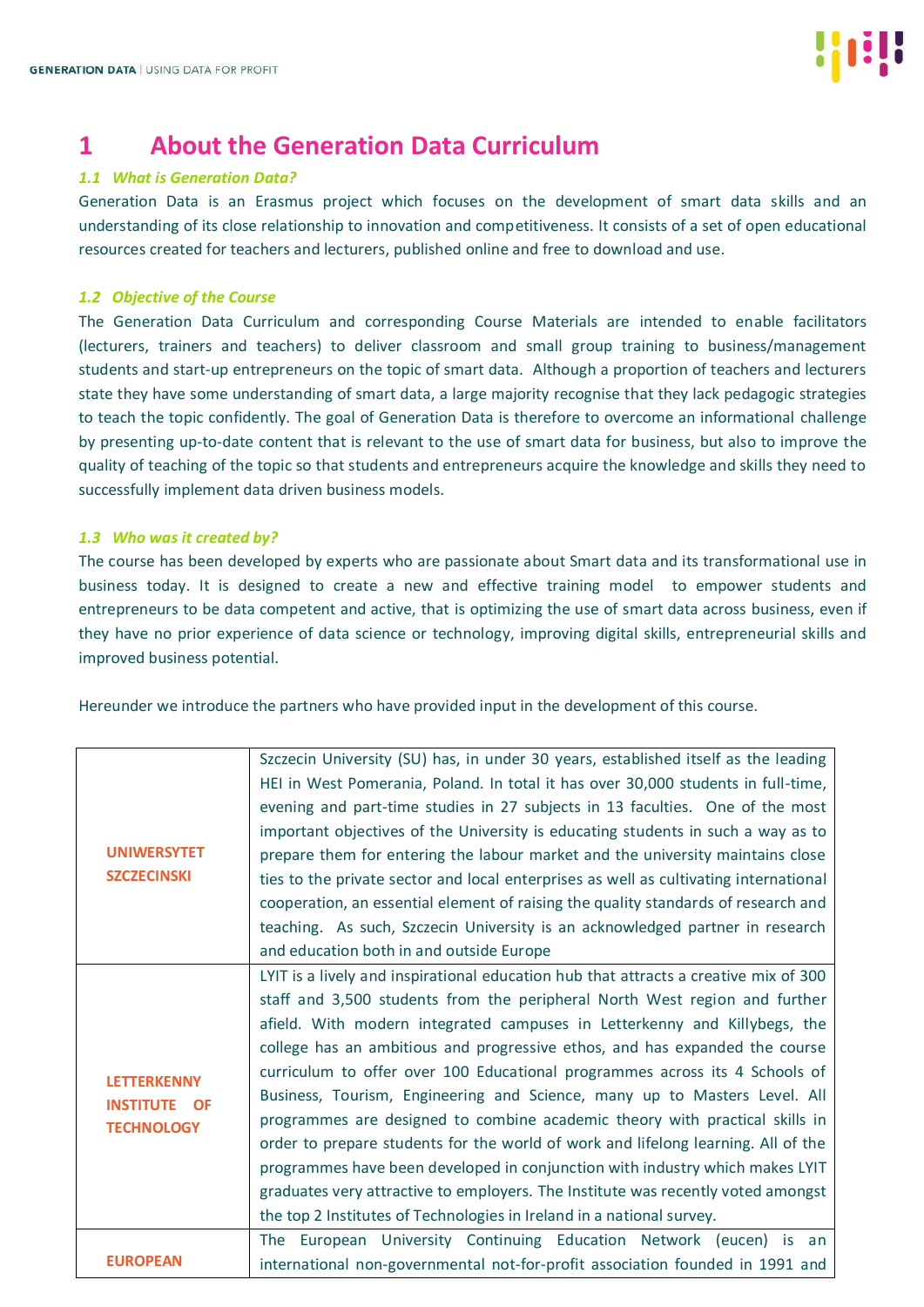

| <b>UNIVERSITIES</b>  | registered under Belgian law. It currently has 174 members in 36 countries, all of   |
|----------------------|--------------------------------------------------------------------------------------|
| <b>CONTINUING</b>    | them universities actively committed to and involved in the development of           |
| <b>EDUCATION</b>     | University Lifelong Learning (ULLL). It includes 17 national networks for University |
| <b>NETWORK</b>       | Continuing Education (UCE) and ULLL in Europe and 8 associations concerned           |
|                      | with the education of adults. eucen is one of the founding associations of the       |
|                      | EUCIS-LLL platform (now known as the LLL Platform).                                  |
|                      | Vilnius Gediminas Technical University (VGTU) is a leading higher education          |
| <b>VILNIAUS</b>      | institution situated in Vilnius, Lithuania. Established in 1956 VGTU has 11,000      |
| <b>GEDIMINO</b>      | students and carries out studies in 10 faculties. Research is carried out at 14      |
| <b>TECHNIKOS</b>     | research institutes, 2 research and 4 training centres, 33 research laboratories.    |
| <b>UNIVERSITETAS</b> | VGTU is positioning itself among the best institutions of technological education    |
|                      | and research in Baltic region.                                                       |
|                      | European E-learning Institute (EUEI) specialises in the creation of powerful online  |
|                      | platforms, immersive educational environments and provision of resources and         |
|                      | tools to create truly valuable learning experiences. EUEI was founded on the         |
|                      | concept of 'continuing education'; a post-secondary education programme that         |
| <b>European</b>      | provides further enrichment to learners in a wide range of sectors, covering         |
| <b>E-learning</b>    | topics that are professional and/or personal. As an organisation, EUEI places        |
| <b>Institute</b>     | tremendous worth on the informal and flexible nature of continuing education         |
|                      | and crafting flexible, online learning courses for those wishing to improve          |
|                      | themselves and stay ahead in their careers and in business. Building inclusive and   |
|                      | resilient communities is also a key goal of the organisation.                        |
|                      | Feltech Software Innovations Ltd is a data specialist with over 25 years IT          |
|                      | programming and business experience and business experience and a high-profile       |
| <b>Feltech</b>       | client list including AST, UCD, Aventis, Warner Lambert, Pfizer, Irish Times, and    |
| <b>Software</b>      | Aryzta. Based in Co. Galway but operating across the EU, Feltech offers a            |
| <b>Innovations</b>   | complete range of IT, technical, data migration and analytic services across the     |
| <b>Ltd</b>           | full project life cycle, from project scoping and design through to implementation   |
|                      | and support.                                                                         |
|                      |                                                                                      |

## *1.4 Overall Learning Objectives*

Smart data is powerful because of its transversal use across the public, private and non-profit sectors; the curriculum and course materials reflect this potential. However, given the focus is on the teaching of smart data to business and management students and start up entrepreneurs, the lens has been narrowed to focus on smart data in business, especially small and medium businesses, and the strategic role of data in creating sustainable, profitable business models.

The overall objective of the GENERATION DATA project is to empower students and entrepreneurs to be data competent and active, that is optimizing the use of smart data across a business, even if they have no prior experience of data science or technology.

Specifically, participants will acquire the following knowledge and skills:

- Comprehend the emerging role of big data and how it can be turned into smart data.
- Craft and coordinate integrated data capture and analysis activities.
- Carry out data interpretation to gain actionable insights into business performance and market opportunities.
- Determine appropriate technological tools for data solutions based on cost-benefit analysis.
- Understand the key regulatory and ethical aspects of data privacy and handling.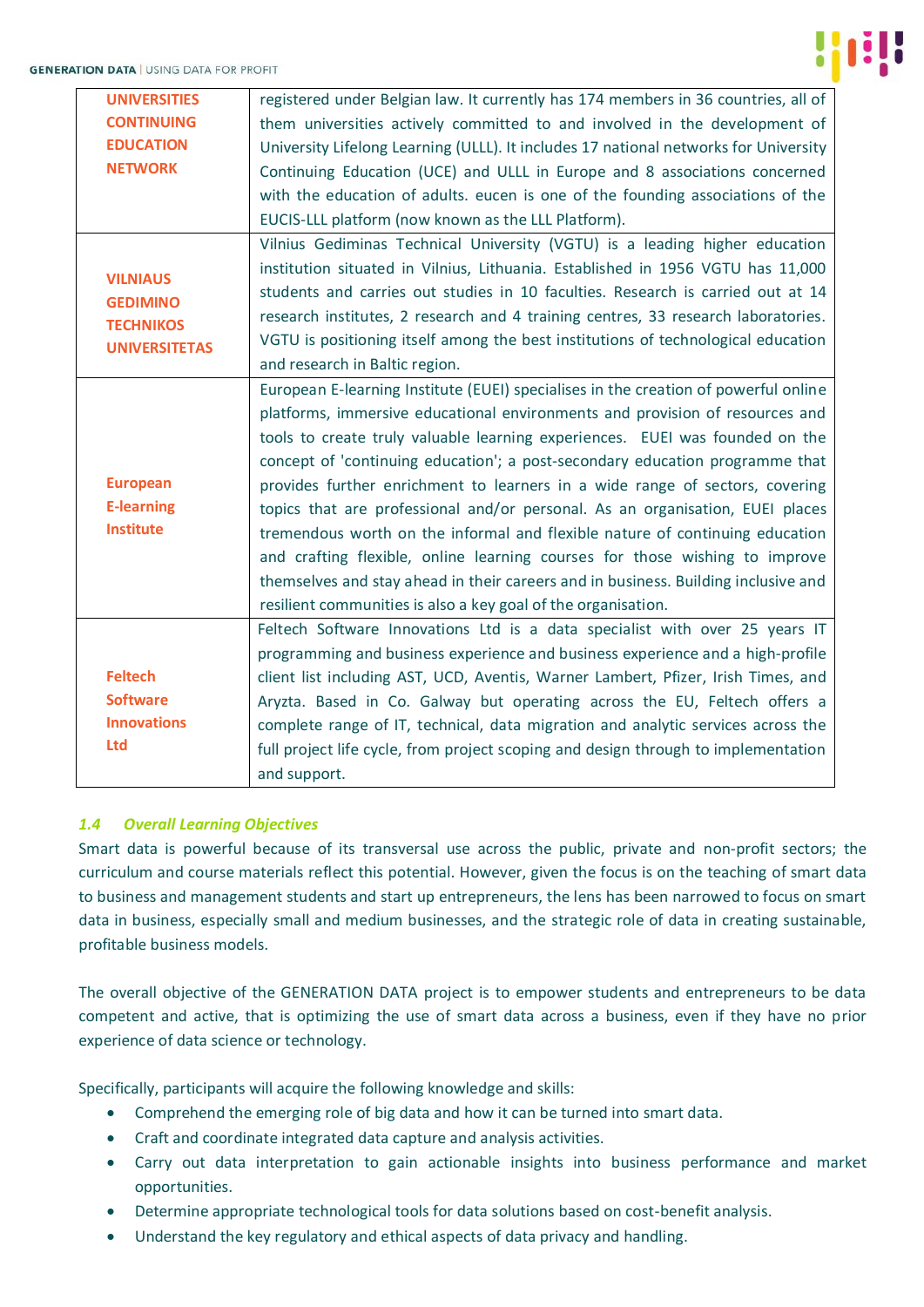

#### *1.5 Who can deliver the Course?*

The course is designed to be delivered by HEI educators, VET teachers and trainers. Trainers can easily adapt our set of training materials and resources to design and deliver training sessions using high-quality content which has been developed, tested and reviewed in Poland, Ireland, Lithuania and Belgium. Of note

- The Generation Data Curriculum and corresponding Course Materials are intended to enable lecturers and teachers to deliver classroom and small group training to business/management students and start-up entrepreneurs on the topic of smart data.
- We provide all the necessary resources and materials to successfully deliver the course in several settings and formats, see Section 3 for course delivery options.

## **2. General Instructions for Trainers**

## *2.1 Methodological Approach*

The Curriculum and corresponding Course Materials introduce students and entrepreneurs to data skills in a way that is both rigorous and congruent with academic research and focused on the real-world use of data in the business sector. The Curriculum is based on the understanding that data competency at company level arises through the alignment of data organisation processes and technological infrastructure in a way that enables the strategic use of data to inform decision making. In addition, it shows how competency can be consolidated through sound compliance with legal requirements and ethical frameworks and provides practical insights into learning a new skill set in a future proofing way.

## *2.2 General Instructions*

Please read this guide thoroughly before conducting the training. For classroom, flipped or blended delivery please:

- Download, review and revise course resources for the training as necessary
- Allow adequate training time for sessions
- Localise training content with case studies and information on local supports for entrepreneurial students
- Ensure that each participant utilises the Generation Data Glossary from the outlet and completes exercises embedded in each Module– these provide valuable learning
- Spend time for review during the training course

## *2.3 Instructional Approach*

The Curriculum and Course Materials have been designed to accommodate a range of teaching styles and cultures. As a common thread, each module is presented with the following design:

a) The topic is introduced with a story (a summarized case study in narrative format) to illustrate its importance to real-world business operations and profitability.

b) Information and current best practice on the topic is presented, moving from general definitions to more detailed applications, enabling the scope of the topic to be understood.

c) Knowledge is reinforced, and skills are developed as students participate in practical exercises or study questions.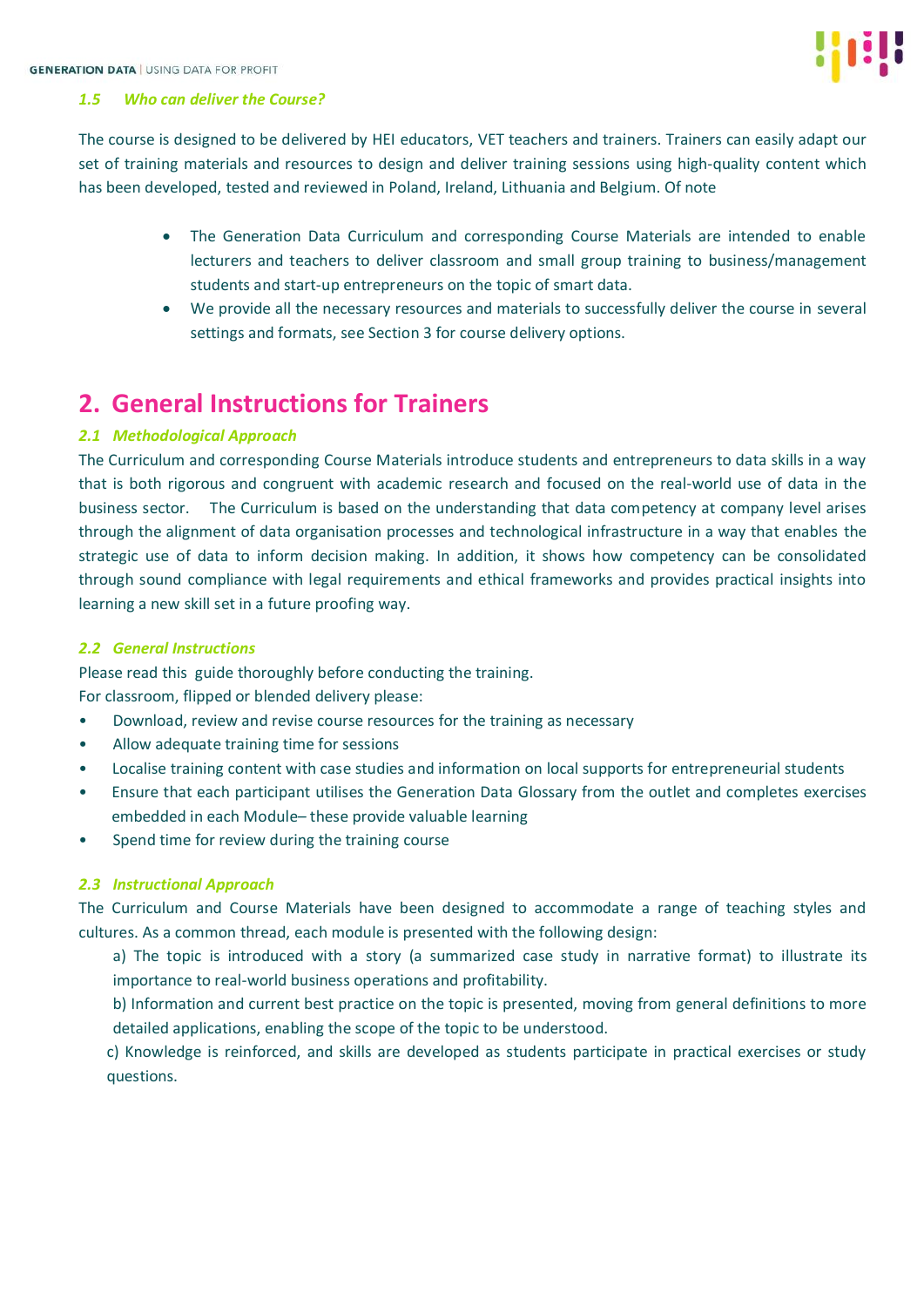

## **3 Course Delivery Options**

## *3.1 Traditional Classroom Training*

Classroom training remains one of the most popular training techniques for building skills capacity. Typically, it is instructor-centered face-to-face training that takes place in a fixed time and place. The Generation Data tools, suggested use and additional resources required can be outlined as …

| <b>Classroom Tool</b>               | <b>Suggested Use in the Classroom</b>                                                                                                         | <b>Additional</b><br><b>Resources Required</b> |
|-------------------------------------|-----------------------------------------------------------------------------------------------------------------------------------------------|------------------------------------------------|
| <b>Powerpoint</b> ©<br>presentation | Training materials are developed<br>in PowerPoint. We suggest<br>that these will be displayed on<br>a large screen for classroom<br>delivery. | Laptop/Computer<br>Projector<br>Large Screen   |
| <b>Videos</b>                       | Videos are used to explain<br>certain sections of the training<br>content and to present case<br>studies for discussion.                      | Audio/sound<br>system                          |
| <b>Whiteboard</b>                   | Invite learners to write on the<br>board or ask for feedback that<br>you write on the board                                                   | Pens and so on                                 |

Suggested delivery mechanisms:

• **Small group discussions**. Break the participants down into small groups and give them case studies or work situations to discuss or solve. This is allows for knowledge transfer between learners.

• **Q & A sessions**. Informal question-and-answer sessions are most effective with small groups and for updating skills rather than teaching new skills. These should be used frequently across course delivery.

• **Multimedia**. Multimedia training materials tends to be more provocative and challenging and, therefore, more stimulating to the adult mind. Trainers should ensure that these are used to their full potential.

• **Interactive tools.** The engagement of students can be easily achieved by using interactive tools. An example of a free tool is Kahoot! which is a game-based learning and trivia platform used in classrooms, offices and social settings. You can compile a quiz, which can be answered by the students on their phones/tablets/computers. It's possible to get immediate feedback and results.

## *3.2 Online Learning*

This delivery method uses Internet technologies embedded in the Generation Data learning platform to deliver a broad array of solutions to enable learning. The Generation Data course is provided as an online learning programme for direct access by all stakeholders including business/management students and entrepreneurs on the topic of smart data: the platform will be a multilingual, interactive site combining informative resources with interactive data analysis exercises and skills development activities. The online learning facility incorporates best practice in online learning so that while the learning objective remains the same (or similar) the user interface and experience can be radically different as befits the medium.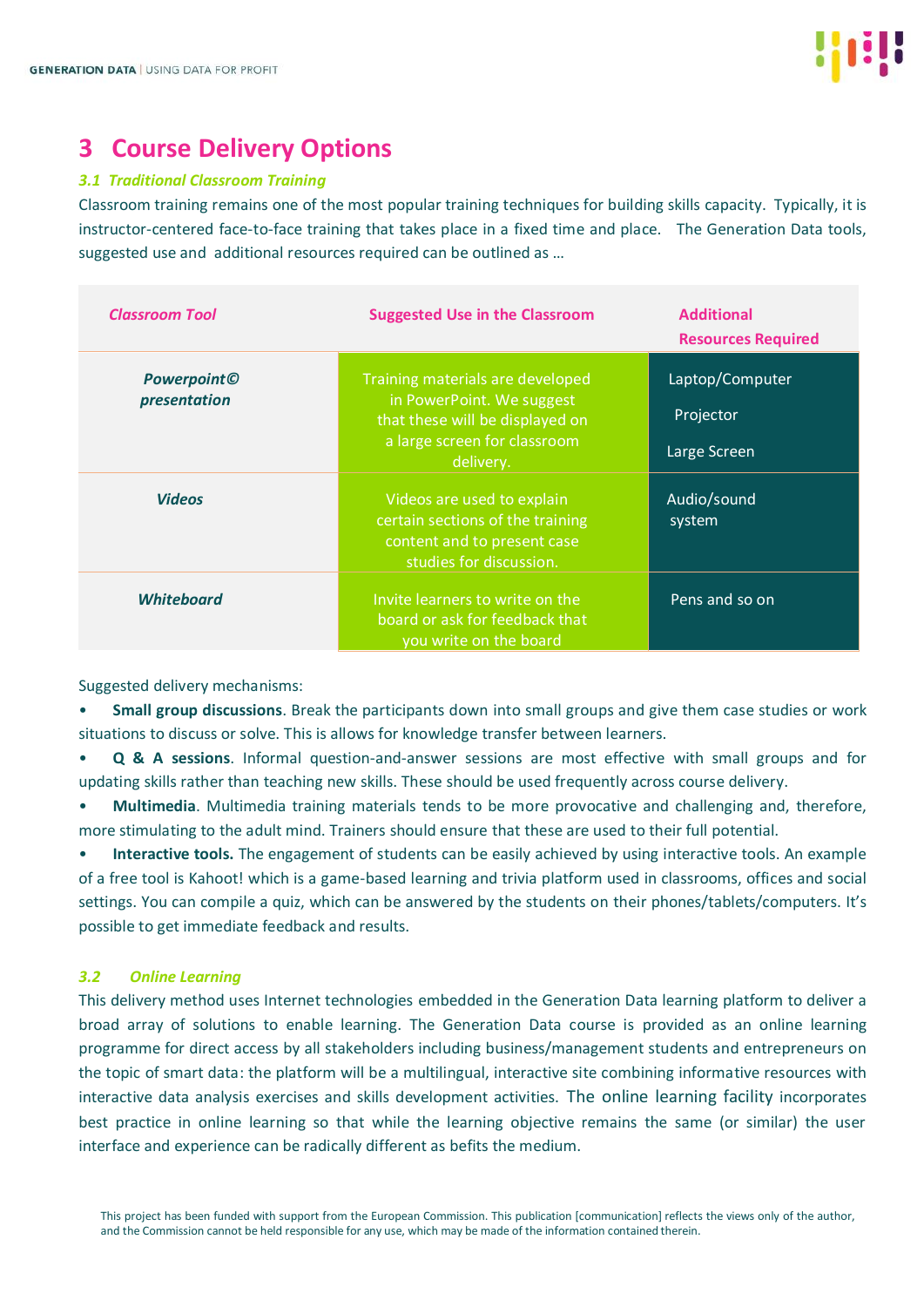

#### *3.3 Other teaching methodologies*

#### • *Flipped Classroom*

In a Flipped Classroom learners study module content prior to class with a focus on exercises and assignments in class. The classroom transfer of knowledge makes way for online instruction outside the classroom. This creates more room for practicing in class, for extra explanation when needed and offers the possibility to dive deeper into the materials during school hours.

## • *Blended Learning*

Blended Learning combines online digital media with traditional classroom methods. It requires the physical presence of both teacher and student, with some element of student control over time, place, path, or pace. Learners still attend a classroom setting with a teacher present, face-to-face classroom practices are combined with computer-mediated activities regarding content and delivery. Blended learning is most used in professional development and training settings.

## • *Collaborative/Peer to Peer Learning*

Collaborative learning is an educational approach to teaching and learning that involves groups of learners working together. Examples for boosting collaborative and peer-to-peer learning are:

## • **Peer review**

Peers in the classroom are brought together to jointly evaluate the work by one or more people of similar competence to the producers of the work. Peers not only assess the performance of each other, but also share their experience and know-how.

## • **Google Docs**

This online collaboration tool facilitates the creation of meaningful documents. All group members can work at the same time (real-time) in the same document, from any location from various devices. Changes are automatically saved in documents as being typed upon. It's possible to monitor the revision history of a document where you also can see who made a specific change. The value of Google Docs as a learning resource in that group members can also share documents, chat and comment on same,

## **4. Course Content Overview**

## *4.1 Modules*

The Curriculum comprises six modules structured as a journey through the phases of data competency.

- MODULE 1: THE POWER OF DATA
- MODULE 2: WORKING WITH DATA
- MODULE 3: DATA FOR STRATEGY
- MODULE 4: DATA TECH RESOURCES
- MODULE5: DATA COMPLIANCE: SECURITY AND PRIVACY
- MODULE 6: BIG DATA OVERCOMING CHALLENGES, EMBRACING OPPORTUNITIES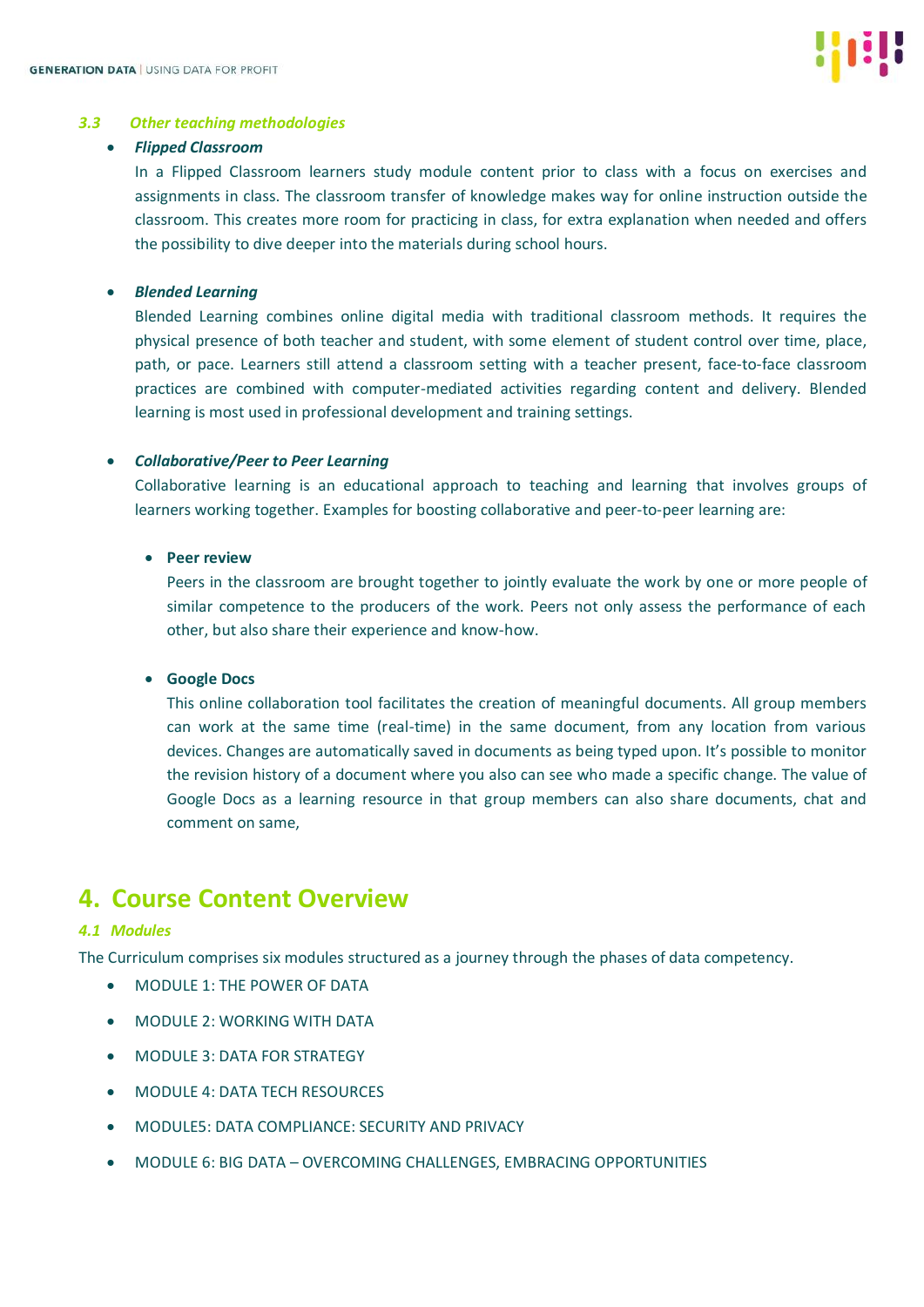## *4.2 Visual summary of content organization*

We recommend that ideal and most comprehensive approach is to follow the course sequence as laid out. However, course designers have been careful to allow for interdependence of topics meaning the order can be adjusted or modules can be accessed independently.



#### *4.3 Course Content Detailed Overview*

| <b>Module 1</b>                      | The Power of Data: Why Data Skills Matter                                                                                                                                                                                                                                                                                                                                                                                                                                 |
|--------------------------------------|---------------------------------------------------------------------------------------------------------------------------------------------------------------------------------------------------------------------------------------------------------------------------------------------------------------------------------------------------------------------------------------------------------------------------------------------------------------------------|
| <b>Overview</b>                      | This module offers a practical introduction to the role of big data and smart<br>data in driving business growth and profitability. As well as constructing a<br>sound knowledge base, it positions the tangible benefits of data use as a<br>means to increase students' motivation to engaging with data and<br>committing to further in depth learning.                                                                                                                |
| <b>Learning Objectives</b>           | Upon completion of this module participants will:<br>Comprehend the emerging role of big data for business<br>$\bullet$<br>Understand and be able to apply the key terms<br>$\bullet$<br>Know how big data can be turned into smart data<br>$\bullet$<br>Be able to articulate a case for data as a route to a competitive<br>$\bullet$<br>advantage or as a way to optimize processes, provide new services or<br>increase the quality of existing services or products. |
| <b>Topics covered</b>                | A brief history of data<br>$\bullet$<br>What is Big Data?<br>$\bullet$<br>The 5Vs<br>$\bullet$<br>Understanding data<br>$\bullet$<br>From Big Data to Smart Data<br>$\bullet$<br>Benefits of data for business                                                                                                                                                                                                                                                            |
| <b>Case studies</b>                  | Model T Ford<br>$\bullet$<br>Amazon's business model                                                                                                                                                                                                                                                                                                                                                                                                                      |
| <b>Suggested learning activities</b> | How much data do you generate?<br>$\bullet$<br>True or false?<br>What does it mean to be data driven?                                                                                                                                                                                                                                                                                                                                                                     |
| <b>Further reading</b>               | Richard Sunley, "5 Steps for Turning Big Data into Smart Data"                                                                                                                                                                                                                                                                                                                                                                                                            |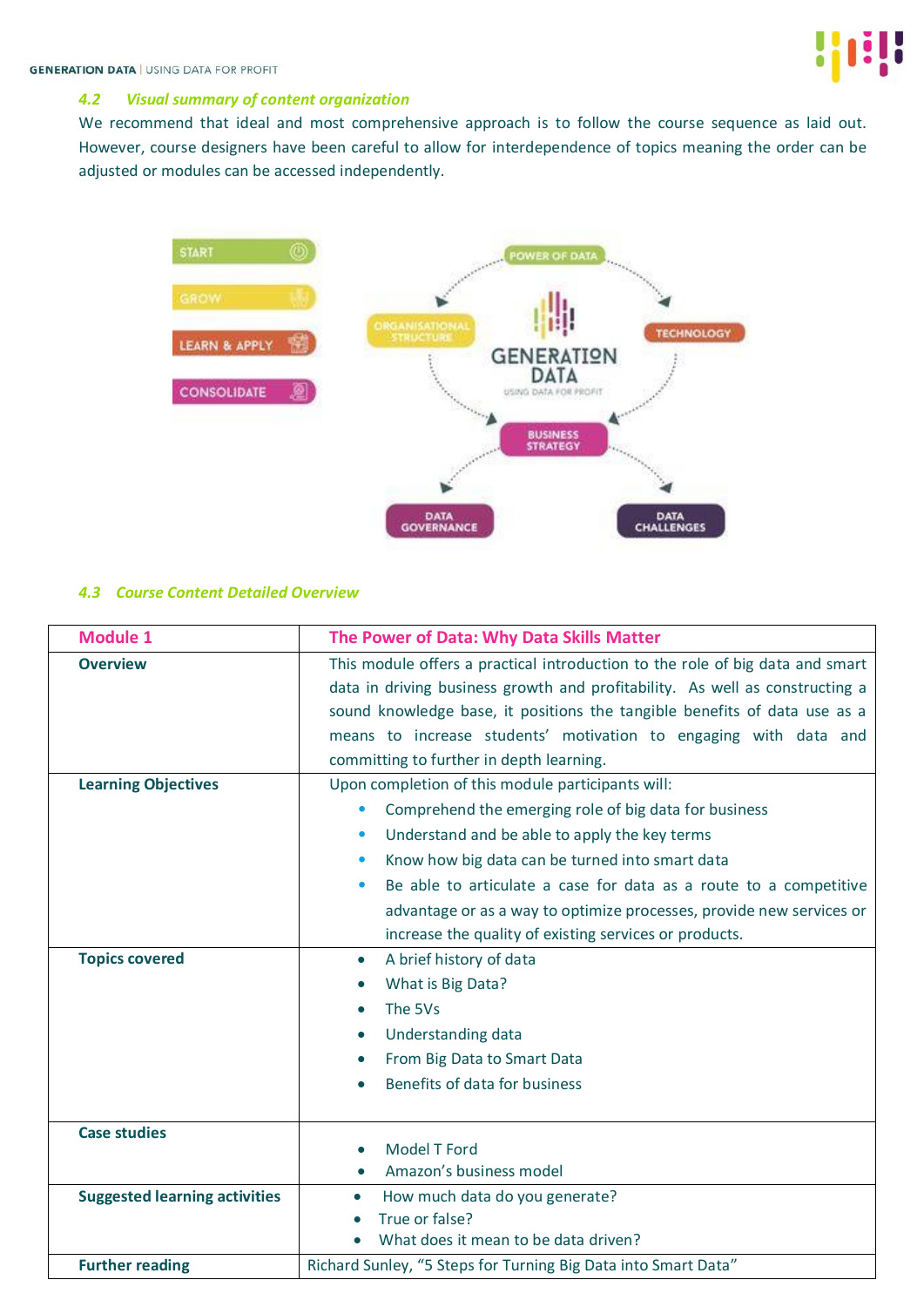$\overline{\phantom{a}}$ 



| www.convinceandconvert.com/digital-marketing/smart-data/        |
|-----------------------------------------------------------------|
| Big data Timeline https://www.winshuttle.com/big-data-timeline/ |

| <b>Module 2</b>            | <b>Working with Data: Collection Organisation and Management</b>                    |
|----------------------------|-------------------------------------------------------------------------------------|
| <b>Overview</b>            | Module 2 presents a practical view of the processes involved in the practice of     |
|                            | data science, from creation and collection, to preparation, visualization and the   |
|                            | evaluation of analytic models. As a result, learners will feel confident in setting |
|                            | up and coordinating integrated data flows within their businesses and navigate      |
|                            | the entire data science pipeline from data acquisition to publication.              |
| <b>Learning Objectives</b> | Upon completion of this module, participants will be able to:                       |
|                            | Understand the stages of the data pipeline.                                         |
|                            | Classify data by source and understand its processing opportunities.<br>$\bullet$   |
|                            | Select appropriate storage and analytical options.<br>$\bullet$                     |
|                            | Evaluate the costs and benefits of building predictive models or using              |
|                            | algorithms to discover structure in data.                                           |
|                            | Present data in an attractive and accurate manner for diverse                       |
|                            | purposes.                                                                           |
| <b>Topics covered</b>      | The Data Value Chain<br>$\bullet$                                                   |
|                            | <b>Data Collection</b>                                                              |
|                            | Sources of data                                                                     |
|                            | Types of data                                                                       |
|                            | Data Storage<br>$\bullet$                                                           |
|                            | Onsite v. cloud storage                                                             |
|                            | Data Analysis<br>$\bullet$                                                          |
|                            | <b>Basic techniques</b><br>$\bullet$                                                |
|                            | Advanced techniques                                                                 |
|                            | Data Interpretation and Use                                                         |
|                            | Data visualization                                                                  |
|                            | Implementing insights                                                               |
| <b>Case study</b>          | <b>Tesco Clubcard</b>                                                               |
| <b>Further reading</b>     | Data Visualization Catalogue https://datavizcatalogue.com/index.html                |
|                            |                                                                                     |

| <b>Module 3</b>            | <b>Data for Strategy</b>                                                            |
|----------------------------|-------------------------------------------------------------------------------------|
| <b>Overview</b>            | module focuses on how to use data as an effective driver of<br><b>This</b>          |
|                            | competitiveness and profitability within a business.                                |
| <b>Learning Objectives</b> | Upon completion of this module, participants will be able to:                       |
|                            | Understand the role of data to transform performance, strategy and<br>$\bullet$     |
|                            | new opportunities.                                                                  |
|                            | Assess and improve the ability of data to lead to actionable insights.<br>$\bullet$ |
|                            | Maximise data value by asking appropriate data questions<br>$\bullet$               |
|                            | Define capabilities and recruit a data lead                                         |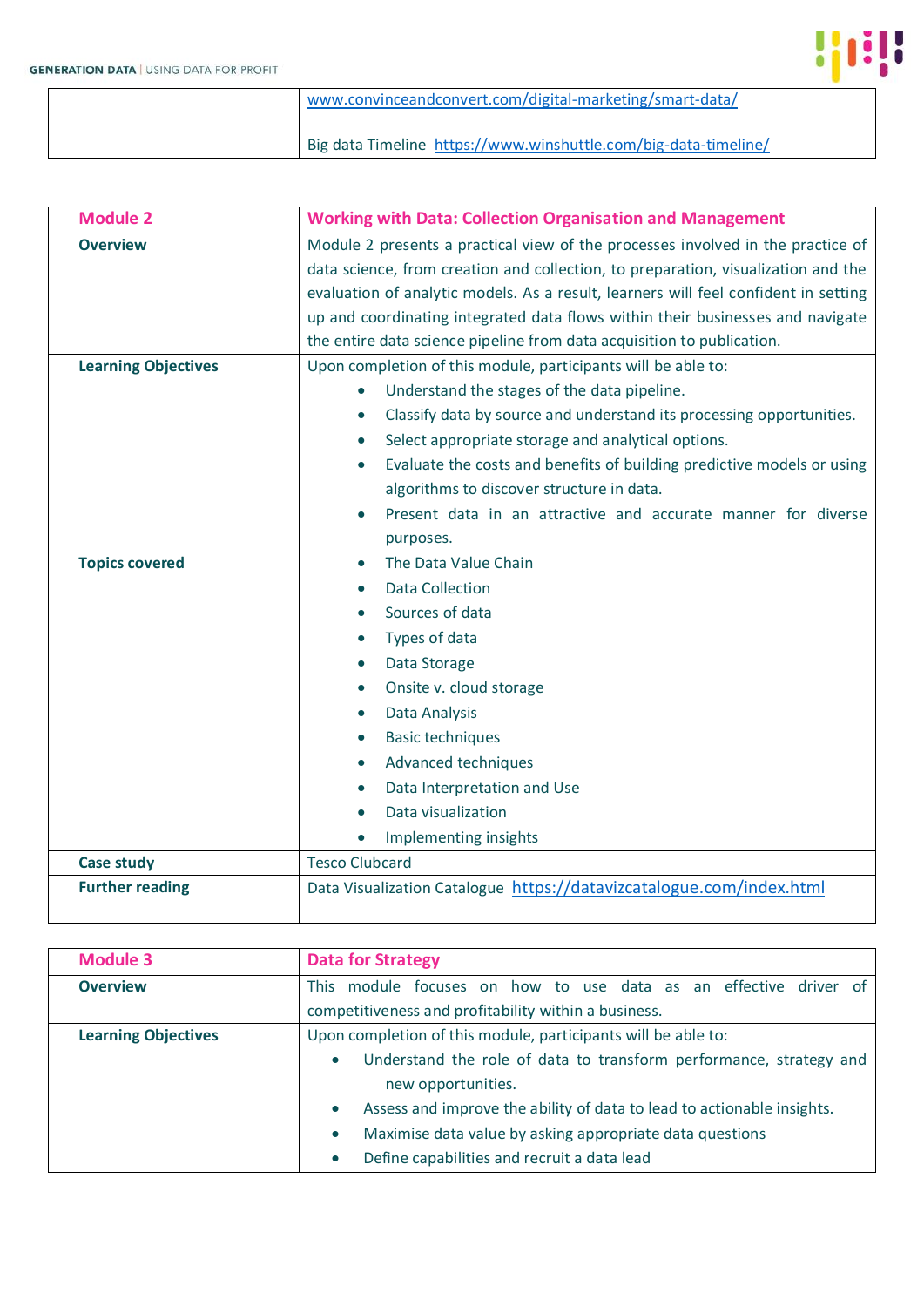

| <b>Topics covered</b>                | Data driven growth<br>$\bullet$                                                                                                                                                                                                                                                                                 |
|--------------------------------------|-----------------------------------------------------------------------------------------------------------------------------------------------------------------------------------------------------------------------------------------------------------------------------------------------------------------|
|                                      | 5 ways to unlock value<br>$\bullet$                                                                                                                                                                                                                                                                             |
|                                      | How to make your data strategy strategic<br>$\bullet$                                                                                                                                                                                                                                                           |
|                                      | Make a business case for data<br>$\bullet$                                                                                                                                                                                                                                                                      |
|                                      | Data audit                                                                                                                                                                                                                                                                                                      |
|                                      | Asking the right questions                                                                                                                                                                                                                                                                                      |
|                                      | Data based decision making methods<br>$\bullet$                                                                                                                                                                                                                                                                 |
|                                      | Choosing a data lead<br>$\bullet$                                                                                                                                                                                                                                                                               |
|                                      | The data science skillset                                                                                                                                                                                                                                                                                       |
|                                      | IT business trade-offs                                                                                                                                                                                                                                                                                          |
| <b>Suggested</b><br>stories<br>Case  | Amazon's Data Strategy for customer suggestions                                                                                                                                                                                                                                                                 |
| studies                              |                                                                                                                                                                                                                                                                                                                 |
| <b>Suggested learning activities</b> | Have checklist of building your company's data strategy - can you do this, this,                                                                                                                                                                                                                                |
|                                      | this?                                                                                                                                                                                                                                                                                                           |
| <b>Suggested assessment ideas</b>    | Einstein approach to solving a business problem                                                                                                                                                                                                                                                                 |
| <b>Further reading</b>               | Data routes to value https://www.bcg.com/publications/2013/information-<br>technology-strategy-digital-economy-opportunity-unlocked-big-data-five-<br>routes-value.aspx<br>From Strategy to Implementation: https://www.ey.com/en_gl/advisory/how-to-<br>move-your-data-strategy-from-insight-to-implementation |
|                                      |                                                                                                                                                                                                                                                                                                                 |

| <b>Module 4</b>               | <b>Data Technology</b>                                                             |
|-------------------------------|------------------------------------------------------------------------------------|
| Overview                      | This Module will provide an overview of the supporting platforms and               |
|                               | technologies used in data for business, with an emphasis on accessible cloud       |
|                               | services. It also sets out the importance of cost-benefit in relation to financial |
|                               | investment in data capacity.                                                       |
| <b>Learning Objectives</b>    | Upon completion of this module, participants will be able to:                      |
|                               | Comprehend key components of data science technology<br>$\bullet$                  |
|                               | Understand the benefits and costs of software-as-a-service in the<br>$\bullet$     |
|                               | cloud                                                                              |
|                               | Select appropriate data tech solutions based on cost/benefit and<br>$\bullet$      |
|                               | long-term value analyses                                                           |
| <b>Topics covered</b>         | 1. Understanding data architecture<br>$\bullet$                                    |
|                               | 2. Data processing technologies<br>$\bullet$                                       |
|                               | Entry level tools<br>$\circ$                                                       |
|                               | Big data tools<br>$\circ$                                                          |
|                               | 3. Working in the cloud                                                            |
|                               | Benefits and challenges<br>$\circ$                                                 |
|                               | Principal cloud providers<br>$\circ$                                               |
|                               | Service comparisons<br>$\circ$                                                     |
|                               | 4. Choosing the right tech solutions                                               |
| Suggested<br>stories<br>Case  | AMAZON Data Lakes compared to Data Warehouses - two different approaches           |
| studies                       |                                                                                    |
| Suggested learning activities | A tentative data architecture diagram outlining the main functional building       |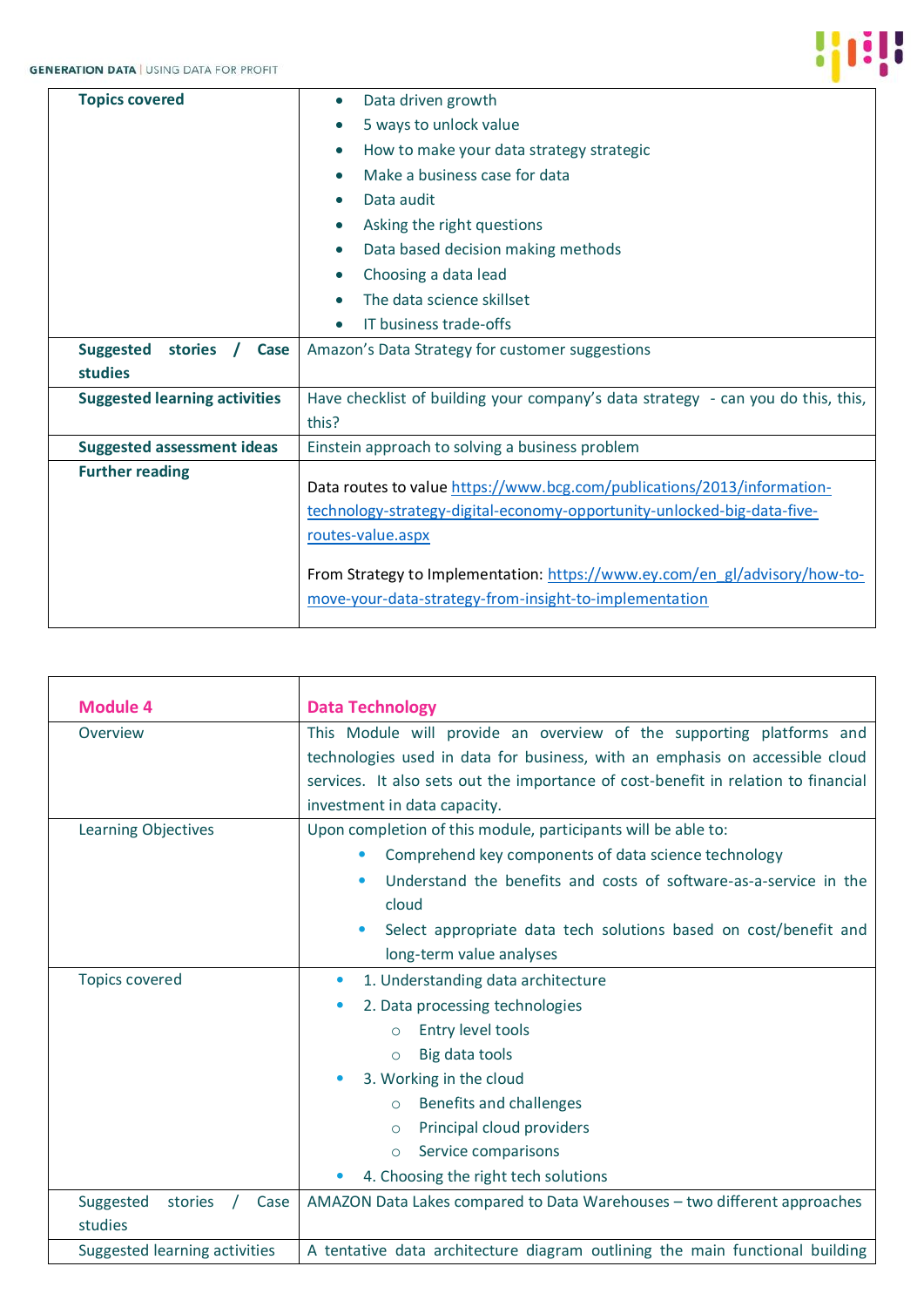

|                            | <b>blocks</b>                                                                                                                                                                                                      |
|----------------------------|--------------------------------------------------------------------------------------------------------------------------------------------------------------------------------------------------------------------|
| Suggested assessment ideas | <b>CRM Assessment Process</b>                                                                                                                                                                                      |
| Further reading            | A short history of Databases: https://www.3pillarglobal.com/insights/short-<br>history-databases-rdbms-nosql-beyond<br>Best Practice in Software Solutions https://bi-survey.com/bi-software-selection-<br>process |

| <b>Module 5</b>                                       | <b>Data Governance: Security and Privacy</b>                                                                                                                                                                                                                                                                                                                                                                                                                                            |
|-------------------------------------------------------|-----------------------------------------------------------------------------------------------------------------------------------------------------------------------------------------------------------------------------------------------------------------------------------------------------------------------------------------------------------------------------------------------------------------------------------------------------------------------------------------|
| Overview                                              | This module introduces the key regulatory and ethical aspects of data and<br>reflects on their application in the context of the data strategies developed so<br>far.                                                                                                                                                                                                                                                                                                                   |
| <b>Learning Objectives</b>                            | Upon completion of this module, participants will be able to:<br>Identify and categorise threats to data security<br>$\bullet$<br>Understand the legislative requirements with regard to data privacy<br>$\bullet$<br>and data handling.<br>Comprehend the effect of, and the source of, bias or discrimination<br>$\bullet$<br>in data systems<br>Understand the need for, and optionally be able to carry out, ethical,<br>$\bullet$<br>social or privacy assessment of data projects |
| <b>Topics covered</b><br>stories<br>Suggested<br>Case | <b>Data Security</b><br>Types of threats<br>$\circ$<br>Data Privacy<br>Data Protection Legislation: GDPR<br>$\circ$<br>Data Ethics<br>Data rights<br>$\circ$<br>Data Governance<br>Risk assessment<br>$\circ$<br><b>Facebook Social Security Case Study</b>                                                                                                                                                                                                                             |
| studies                                               | British Airways case study                                                                                                                                                                                                                                                                                                                                                                                                                                                              |
| Suggested learning activities                         | Structured discussion on regulatory and ethical aspects                                                                                                                                                                                                                                                                                                                                                                                                                                 |
| Suggested assessment ideas                            | <b>DPIA Template preparation</b>                                                                                                                                                                                                                                                                                                                                                                                                                                                        |
| Further reading                                       | Big Data Prejudice: https://www.newscientist.com/article/2166207-<br>discriminating-algorithms-5-times-ai-showed-prejudice/<br>GDPR Breaches- digital guardian: https://digitalguardian.com/blog/almost-<br>60000-post-gdpr-data-breaches-reported-europe<br>Business Security Steps: https://www.dataversity.net/seven-preventative-cyber-<br>security-tips-smes-should-take-today/                                                                                                    |

| <b>Module 6</b> | The Future of Data                                                             |
|-----------------|--------------------------------------------------------------------------------|
| Overview        | This module takes a look at the major trends and cutting-edge technologies for |
|                 | data analysis and their application to business.                               |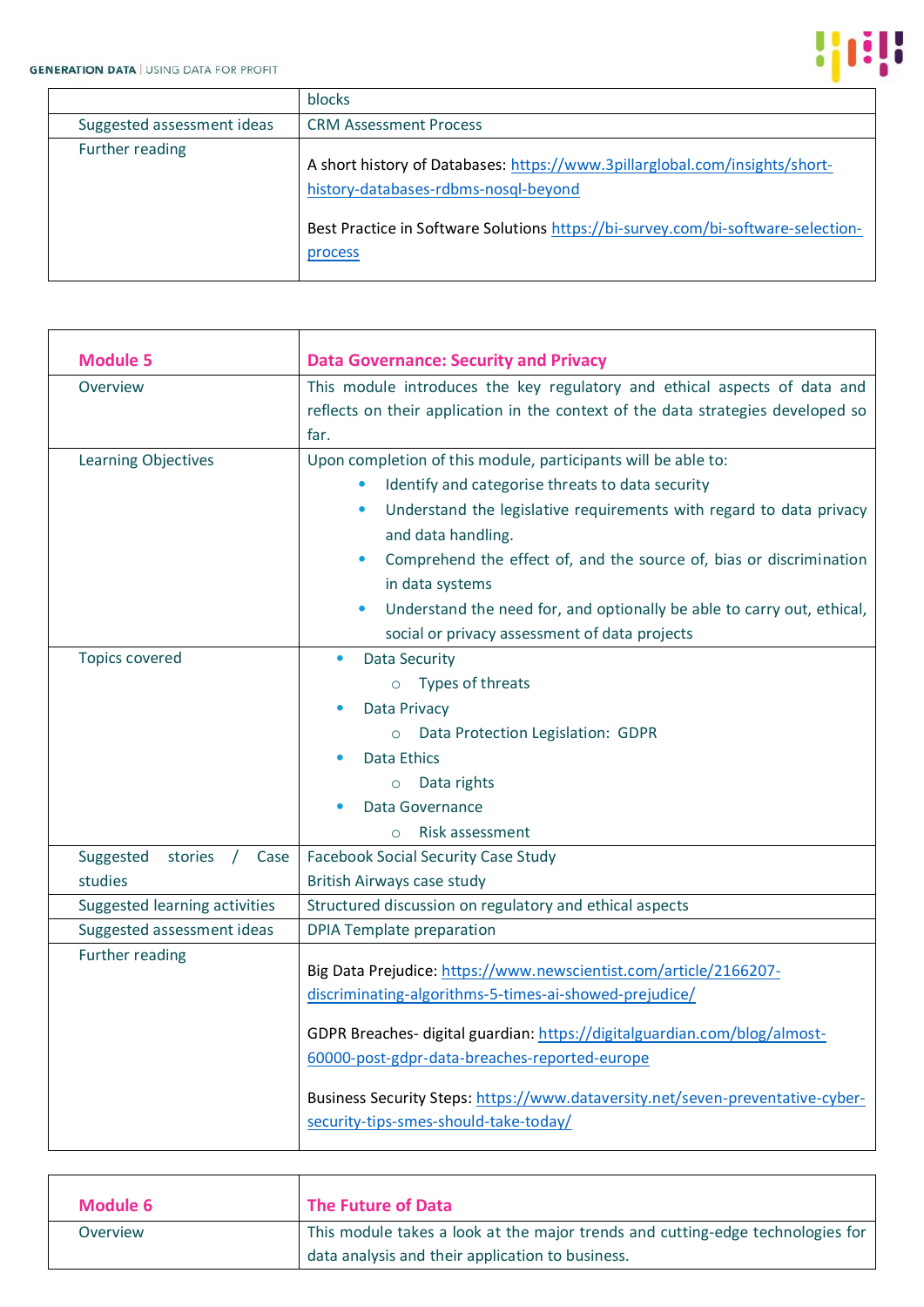

| Upon completion of this module, participants will be able to:                                                     |
|-------------------------------------------------------------------------------------------------------------------|
| Identify major trends such as AI, Deep learning, blockchain and IoT                                               |
| Understand the basic lingo and tenets of each<br>$\bullet$                                                        |
| Understand the history of development & evolution of AI<br>$\bullet$                                              |
| Understand the applications for business                                                                          |
| <b>Data Security</b>                                                                                              |
| Types of threats<br>$\circ$                                                                                       |
| Data Privacy                                                                                                      |
| Data Protection Legislation: GDPR<br>$\circ$                                                                      |
| <b>Data Ethics</b>                                                                                                |
| Data rights<br>$\circ$                                                                                            |
| Data Governance                                                                                                   |
| Risk assessment<br>$\circ$                                                                                        |
|                                                                                                                   |
| <b>VTS Software</b>                                                                                               |
|                                                                                                                   |
| Discussion on how VR could be used in an educational institution or business:                                     |
| discussion questions                                                                                              |
| What data would your company store in blockchain ? Discuss                                                        |
|                                                                                                                   |
| What Will Our Society Look Like When Artificial Intelligence Is Everywhere ?<br>Innovation _ Smithsonian Magazine |
| https://www.smithsonianmag.com/innovation/artificial-intelligence-future-                                         |
| scenarios-180968403/                                                                                              |
| The Current and Future Landscape of AI and VR                                                                     |
| https://www.infoq.com/news/2019/11/landscape-ai-vr/                                                               |
|                                                                                                                   |
|                                                                                                                   |

# **5 Useful Links**

| <b>Official Generation Data Website</b>                               | https://www.generationdata.eu/                        |
|-----------------------------------------------------------------------|-------------------------------------------------------|
| <b>Generation Data Toolkit</b>                                        | https://www.generationdata.eu/resources/resources-en/ |
| <b>Training courses and materials</b><br>including facilitators guide | https://www.generationdata.eu/learning-resources/     |
| <b>Facebook</b>                                                       | https://www.facebook.com/generationdata/              |